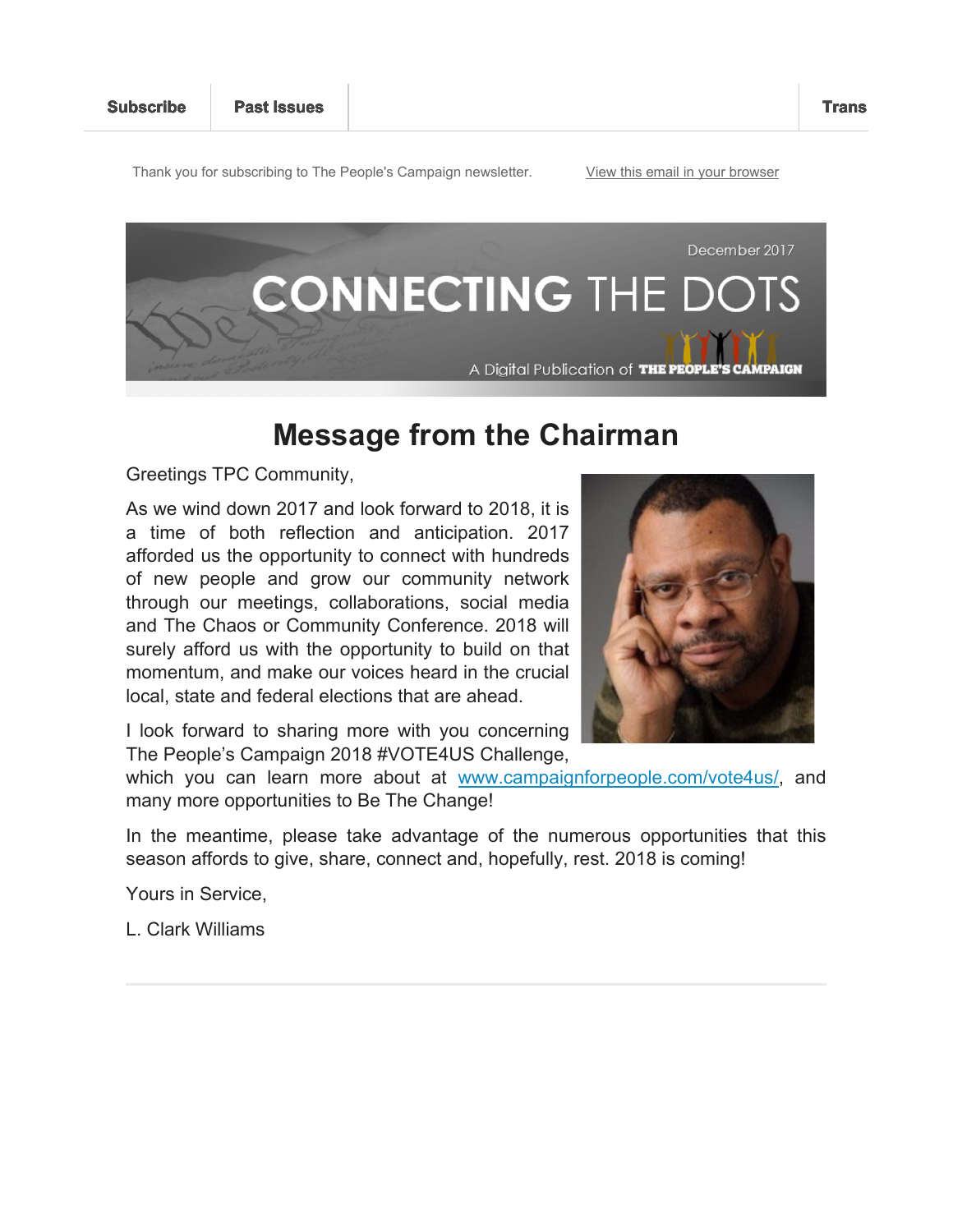

# **Gov. Bevin's Plan Is More Robin Hood In Reverse**

*By: L. Clark Williams*

In the late middle ages, an outlaw dressed in a particular shade of green emerged in English folklore. The wealthy nobles of Nottingham would say that he and his band of merry men terrorized the Sherwood Forest by disrupting profitable trade routes. Yet, this legendary character's name grew to heroic proportions because each seceding generation has found something redemptive about Robin Hood's devotion to robbing from the rich and giving to the poor. Conversely, one of the biggest problems we face in Kentucky today, is Governor Bevin's commitment to practicing "Robin Hood in reverse," whereby he gives to the rich what he takes from the poor, teachers and other workers. READ MORE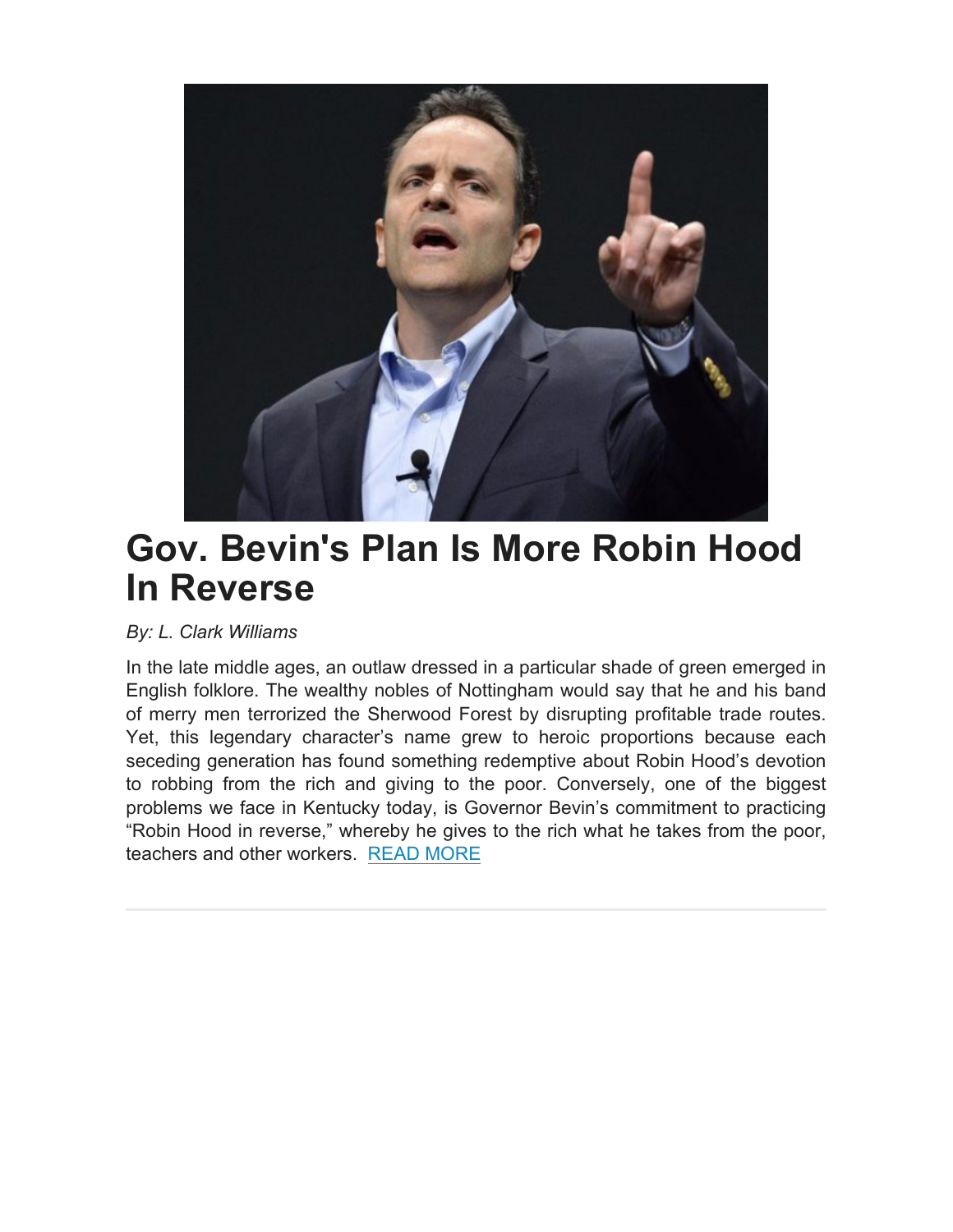

## **Why We Should Speak Up, Stand Up and/or "Take A Knee" - An Essay**

*By:Randall Dalton*

Let me start off by identifying the "we" who I feel should take a stand, and be involved in activism as it relates to bringing more clarity and insight to conversations and discussions about "racial injustices", racism / bigotry ("institutionalized" and otherwise), discrimination and other issues that continue to divide this nation along racial and ethnic lines. This "we" should be individuals who recognize that there continues to be problems that need to be addressed. This group should be made up of men and women who are not afraid to listen to and speak truths that may make others, who insist that they are not responsible for the "sins of their fathers / grandfathers / greatgrandfathers", uncomfortable and thus defensive. READ MORE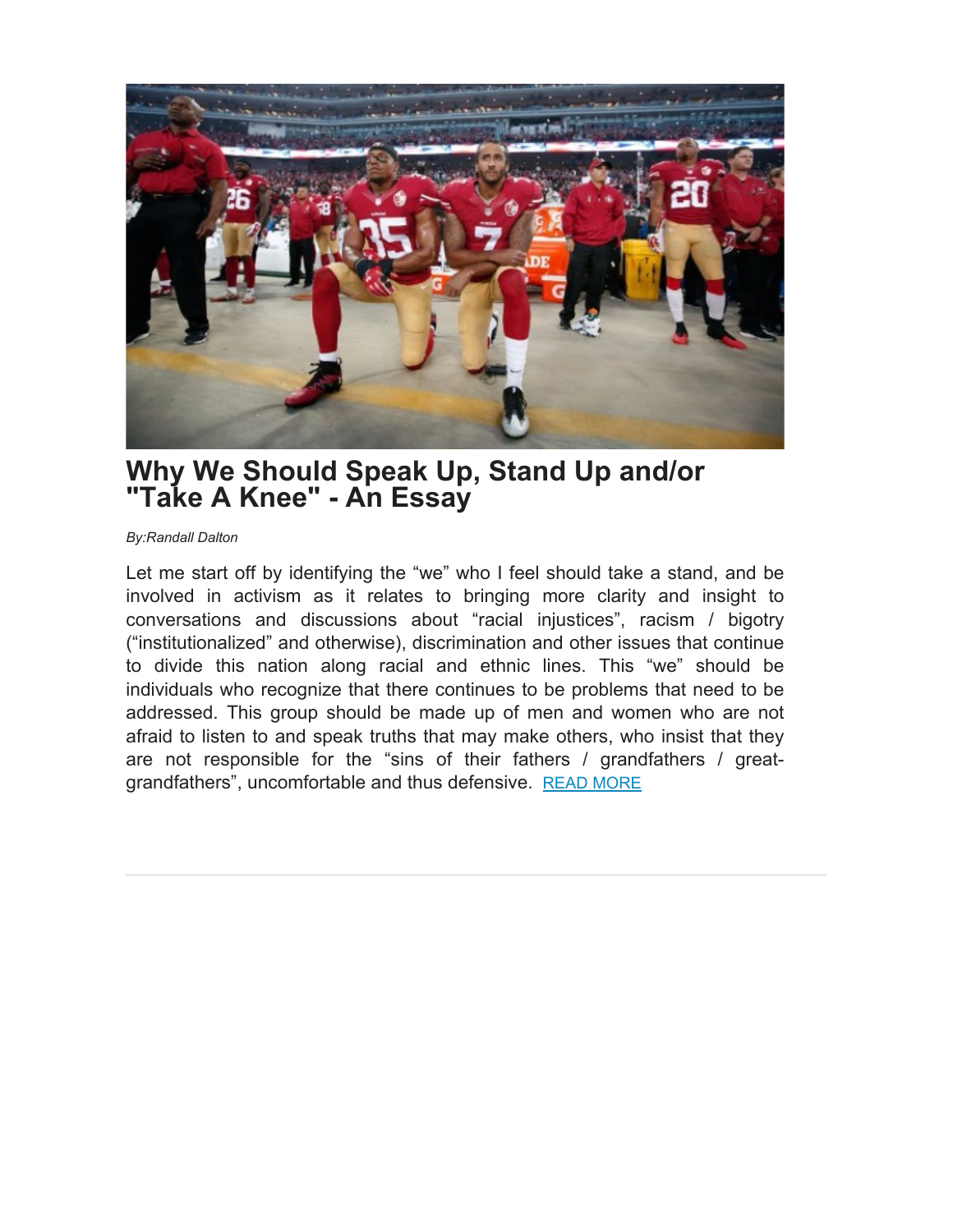

### **THANK YOU FOR MAKING 2017 A HALLMARK YEAR FOR THE PEOPLE'S CAMPAIGN!**

If 2016 was an awakening to the depths of our social and political problems as a society with the election of Donald Trump, then 2017 certainly represents an awakening of The People to the need to stand up, to engage, to have their voices heard, and to lay the groundwork for a future in Kentucky and across the United States that is built on the ideals of unity, not division, hope, not hate, and the truth of our reality, not the myth of fake news.

For The People's Campaign, 2017 represents an important step towards building an infrastructure to help Kentucky elect real progressive leaders who are committed to the issues of The People - affordable healthcare for everyone, an equitable tax structure that lifts up the middle class, an immigration system that offers support to our brothers and sisters around the world, a focus on improving schools and providing access to equal academic opportunities to students regardless of their background.

This past year, The People's Campaign multiplied its membership, welcoming dozens of new members at all donor levels to its ranks. We also expanded our community efforts with the first ever Meetup To Move Brunch series, where we gathered for good food, community fellowship and networking, and we heard from some of the state's most prominent voices on policy areas like healthcare, education, and organizing.

Our hallmark event for 2017 was the inaugural "Chaos or Community?" Conference held at the Lyric Theatre this past fall. We hosted a crowd of enthusiastic Kentuckians who came together to discuss how we can organize to move Kentucky forward. A slate of community activists, elected officials, educators, and organization leaders came together to lend their voices to pressing issues facing our community. The event was a great success, and we are already preparing for next year's conference!